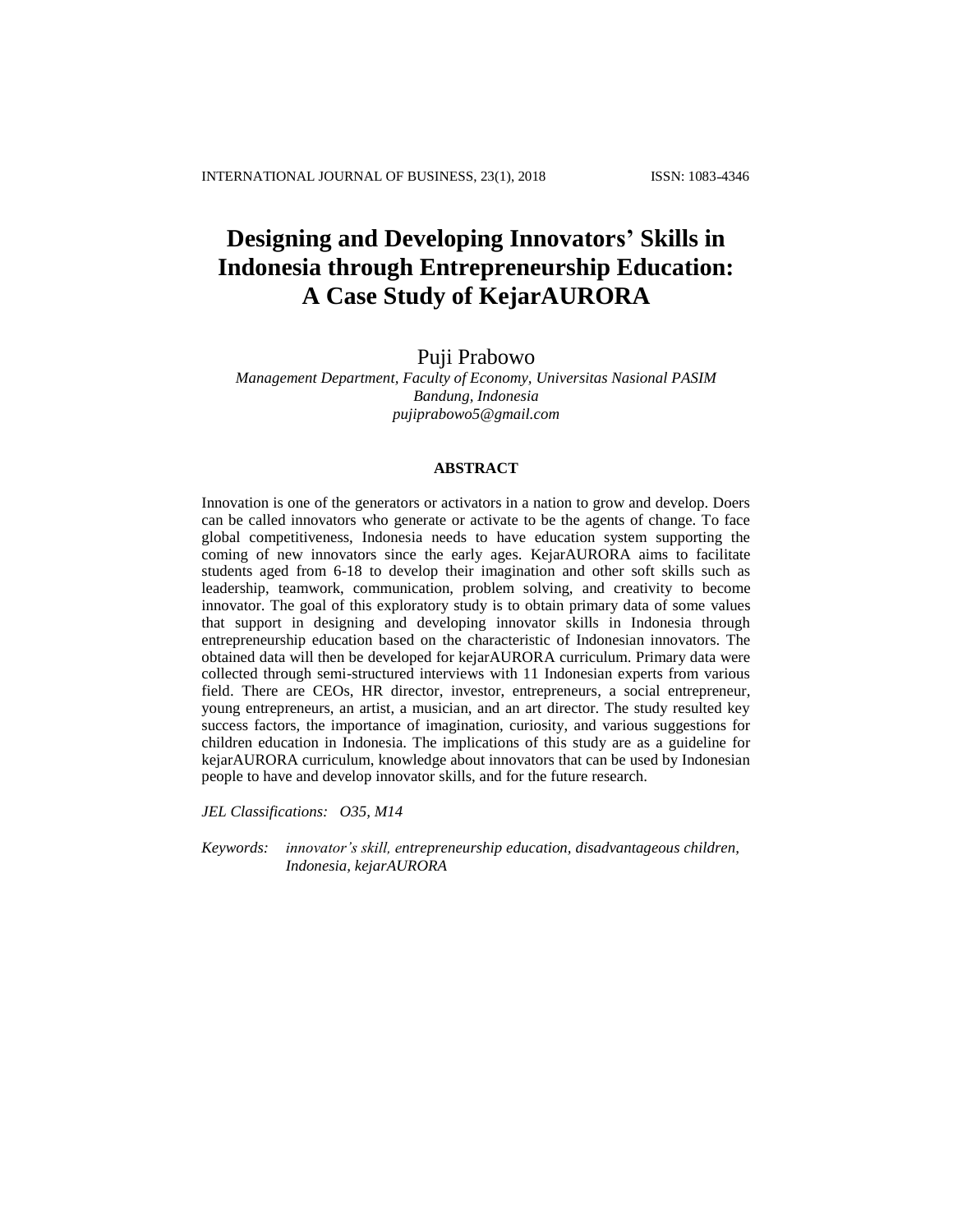64 Prabowo

#### **I. INTRODUCTION**

Since 2012, kejarAURORA has been initiating an educational program for disadvantageous children in Cimahi, Indonesia. KejarAURORA aims to facilitate students aged from 6-18 to develop their imagination and other soft skills (leadership, teamwork, communication, problem solving, and creativity) to become an innovator in the future. kejarAURORA attempts to improve education quality by designing and developing innovator skill in Indonesia through entrepreneurship education.

#### **A. Background**

A number of researchers have reported entrepreneurship education focused on the implementation of school curriculum, university curriculum, business school, and training programs with the targets of participants are students, students of university, employees, micro-entrepreneurs, and new entrepreneurs. The implementation of entrepreneurial/innovative skill education needs to be relevant toward the situation of targeted participants. By this reason, it is better to look for the entrepreneurial characteristics and condition of local innovators to investigate the influencing factors.

In order to create an effective impact for society, entrepreneurial characteristics need to be taught since early ages (Dana, 2000). In early ages, there are factors that can influence the process of creating innovators (Wagner, 2012). Innovator that came from their origin will understand about the problem to be solved, so they may pose a better solution (Das, 2012). In Indonesia, entrepreneurial/innovative skill education has not been a focus to prepare disadvantageous children for the future. The imbalance of educational quality between rural and urban area also be a concern in taking a decision to develop the entrepreneurial education. The thing is, socio-economic status, which is one of social group in social inclusions, can be increased through education and empowerment by facilitating human's potential (Gidley, et.al, 2010).

Indonesia has a high level of diversity, in terms of area, social, culture, or religion. Indonesia has 34 provinces with 13,667 islands with 31 different groups of tribes, and 6 official religions (Badan Pusat Statistik, 2010). Based on this condition, different approach is needed to understand the characteristics of innovator as the way to create an educational system that is able to spread the positive impacts.

Based on the *Instruksi Presiden No. 6 Tahun 2014* about the increasing of competitiveness in facing the ASEAN community, President of Indonesia asked the government to run a preparation in developing entrepreneurship; development of new entrepreneurs, expansion the role of young entrepreneurs, and development of entrepreneurship based on innovation. ASEAN Free Trade Area (AFTA) is asking the readiness of human resources in each country to compete in the community. ASEAN community not only supports trades, investments, and job creations, but also encourages movement of businessperson, investments, skilled labors, and capitals (ASEAN, 2015). It is very important for Indonesia to build a good capacity of human resources, especially in giving preparation since in the early time so they will be able to compete globally in the future.

Data of population in Indonesia from *Badan Pusat Statistik* (2010) shows that Indonesia currently has demography of good candidates in productive ages. Currently, there are more than 70% of Indonesians under 50 years old. On the other hand, the data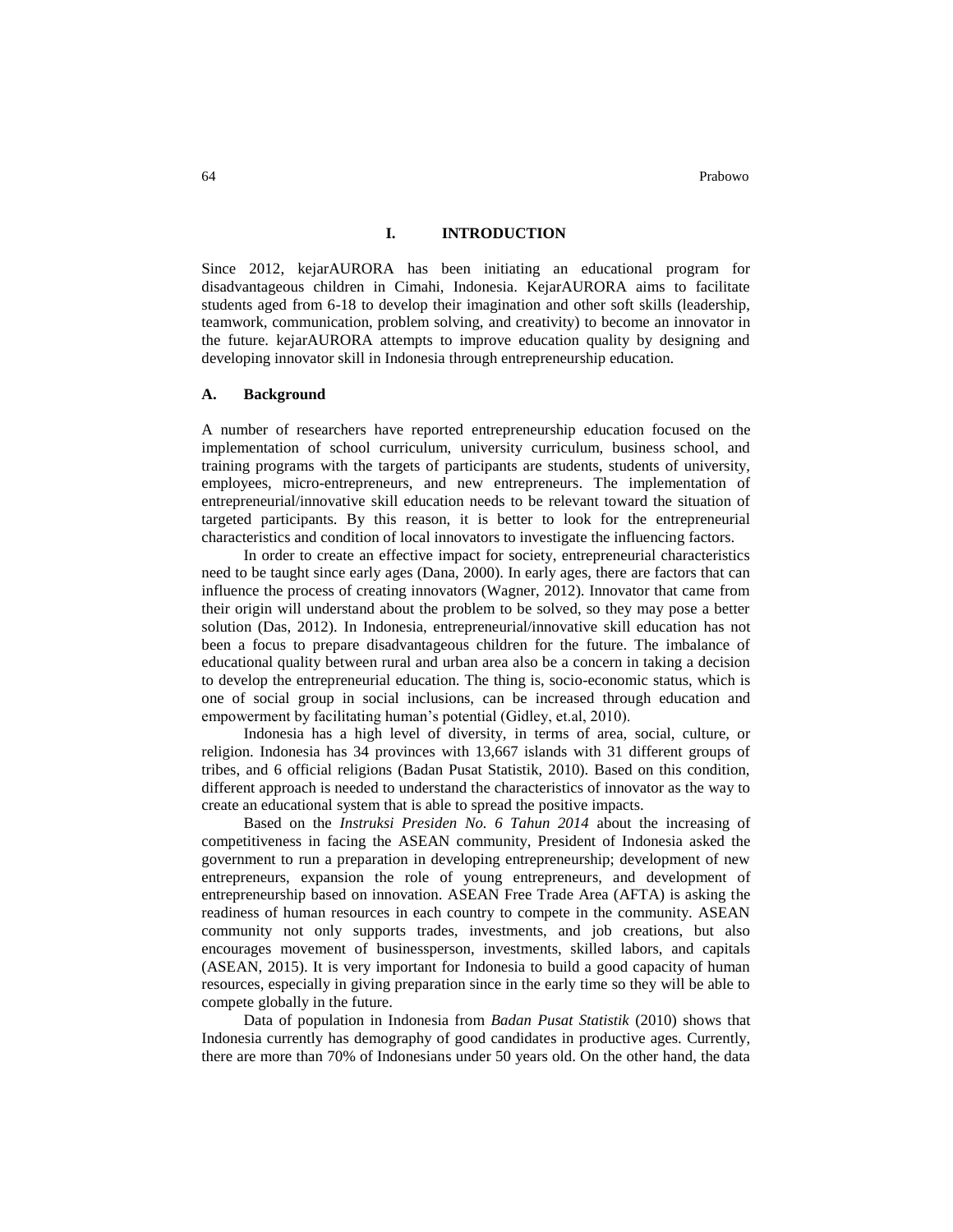show that the quality of human resources in rural areas is still being left by urban area. The percentage of graduated junior high school students in rural is 28.15%, while urban area is showing the percentage of 53.76%. Global Innovation Index in 2015 stated that education in Indonesia is number 97 out of 141. The development and implementation of entrepreneurship or innovator skill education will help Indonesia improve the quality of human resources by creating innovators and leaders when the demography of population is coming to its productive ages.

## **B. Research Objectives**

KejarAURORA, which has an aim to develop underprivileged students' imagination and soft skill, has been running for 4 years. The research on development of entrepreneurship or innovator's skill education model will support KejarAURORA in giving bigger contribution for society, as well as reaching further targets in rural areas by cooperating with CSR, NGO, companies, and government.

Some of the researchers have been done in implementing the entrepreneurial or innovative skill in their curriculum or formal institution. This research is proposed under a new approach by implementing it as a part of kejarAURORA curriculum in informal education through playing and doing explorative activities.

This research focus on characteristics of local innovators as preliminary study and a guideline to the next step of research on designing and developing innovator skills in Indonesia through entrepreneurship education that can be implemented in kejarAURORA curriculum.

## **C. Research Questions**

In terms of designing and developing innovator skill in Indonesia through entrepreneurship education, early step is to find characteristics of Indonesian innovators. This research seeks to find answers from these questions:

- What are Indonesia innovators' key success factors (values) that are important for innovators from early age until now?
- What is imagination at work? Is it important?
- What is curiosity? How to implement and develop it?
- What are suggestions to children education to prepare innovators for the future in Indonesia?

## **II. LITERATURE REVIEW**

Every nation has its own problems. There are some economic and social challenges. Innovations can be solution to those challenges (Wagner, 2012, p. 2). Innovation is driven and managed by entrepreneurship. Entrepreneurship characteristics can be seen from people who have passion to plan ideas, have energy and strategy to execute and have courage to take risks (Bessant and Tidd, 2007, Drucker, 1985). Entrepreneurship is one of the major generators of growth, wealth and well-being (Coric, Katavic, and Kopecki, 2011).

Entrepreneurial process is a process of building organization and creating valuable products to existing market (Lumpkin and Dess, 1996). Entrepreneurial skill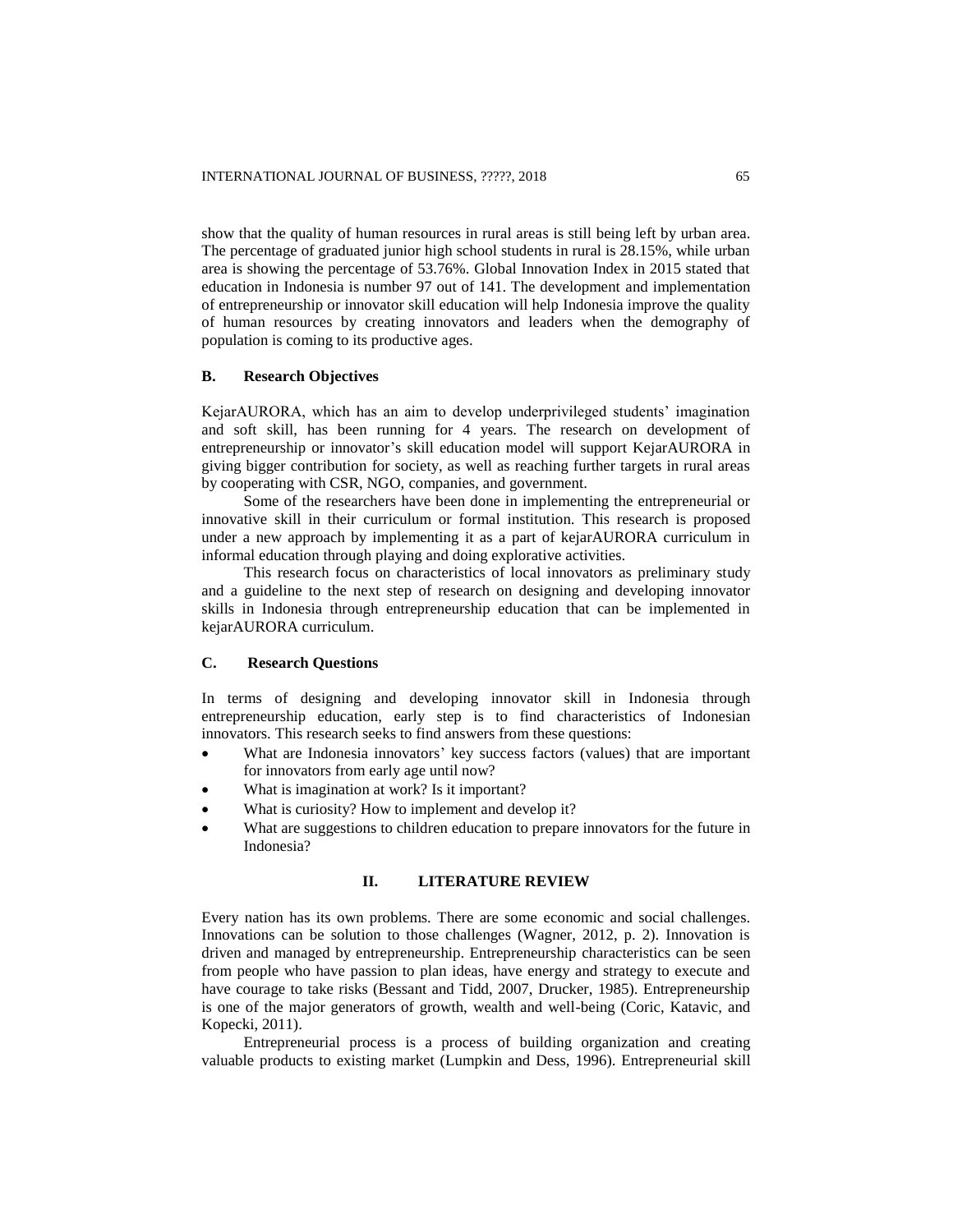that is implemented on daily business can influence sustainable growth and nation's prosperity. In addition, entrepreneurial skill can create new jobs, add values to all stakeholders, increase GDP, develop new SMEs, and fasten economic development (Coric, Katavic, and Kopecki, 2011).

Tony Wagner (2012) has studied many young innovators to be creative and entrepreneurial. Innovators have most essential qualities such as curiosity, collaboration, associative thinking, and experimentation. These skills can be nurtured, taught, and mentored. Dyer, Gregersen, and Christensen (2011) concluded that there are five differences of skill from innovative and non-innovative individuals; associating, questioning, observing, experimenting, and networking. An entrepreneur is an innovator who is always immersed in the art of creating new ideas/products/businesses and a risk taker/bearer (Eze and Nwali, 2012). Lessem (1986) assumed that innovator is one of entrepreneurship types. Regarding to previous statements, there are relationship that can be seen between entrepreneurial and innovative skills. Both of them show process in the development and creating things with values and impacts.

Building entrepreneurial mindset is very important. Implementing this approach will give positive effects towards work culture and economy. Practices of entrepreneurs have to involve in designing entrepreneurial education model (Eze and Nwali, 2012). Entrepreneurship education is important in early stage of children development. This education aims to create innovators in the future by developing entrepreneurial skill (Chou, 2005).

Education plays an important role in developing entrepreneurs by focusing on knowledge, skills, and attitude (Dutta *et al*., 2011). "Education needs to integrate all the relevant elements to cultivate an entrepreneurial motivation among students and enable them to compete in the international arena" (Othman, Hashim, and Wahid, 2012). In business schools, many courses are teaching about entrepreneurship, rather than teaching entrepreneurship (Hunter, 2012). David Kirby (2004) concerned that content and process learning is required to develop entrepreneurs. He also suggested that entrepreneur education needs to be shift from educating 'about' entrepreneurship to educating 'for' it. The educational system depends on the availability, capacity, personnel, and facilities to support on transferring knowledge, skills, and building mindset (Eze and Nwali, 2012).

It is important to examine the characteristics and role of the entrepreneur (Kirby, 2004). The study explores the behavior and activities of a few successful entrepreneurs conclude that entrepreneurship can be taught and can be a proven trail for the would-be entrepreneurs (Azim, 2013). Wagner (2012) stated that when most people given the right environment and opportunities, they could become more creative and innovative.

Entrepreneurship education curriculum needs to focus on creating values rather than only providing traditional business tools. There are misconceptions in entrepreneurship that entrepreneur has to be famous and entrepreneurship becomes lifestyle (Hunter, 2012). Entrepreneur education's curriculum design must be obtainable and offered in a variety of ways (Jones and Packham, 2011). Young people can learn entrepreneurial/innovative capabilities through education and upgrade their skills through training and experience. What to focus is what entrepreneurial behaviors and skills are needed in the entrepreneurship education curriculum (Chell, 2013).

In the implementation of entrepreneurship education, there are some of the factors that may affect its process. There are several examples from other researches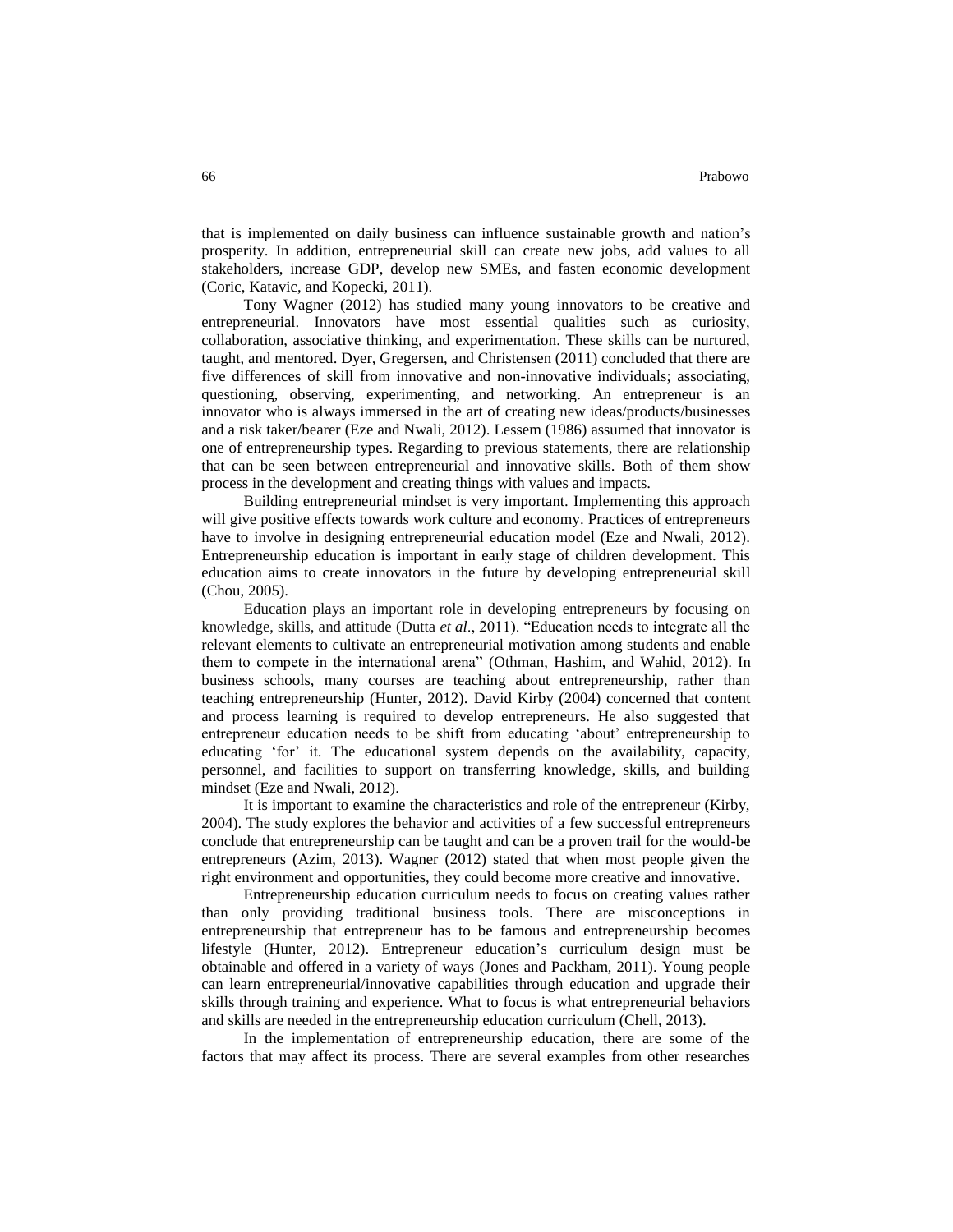about implementation of entrepreneurship education: In India; caste system, British occupation, cultural values, and government regulations affect entrepreneurship development (Dana, 2000). In the case of immigrants, entrepreneurship work as a facilitator as they help the immigrants to develop in the new living area, but they may also work as an obstacle by serving problem through different culture (Haghighi and Lynch, 2012). Entrepreneurship education in postgraduate international students makes a valuable contribution towards their experiences. They gained significant learning, personal development, and confidence in career as well as educational goals (Rae and Harris, 2012). Entrepreneur education is one of the factors that influence the entrepreneurial intentions (Paco *et.al*, 2015). In Bogota, Colombia, there is an experiential part of a school curriculum that focus on giving entrepreneurial mindset, knowledge, and skills in traditional high school subject. The result shown that students in entrepreneurial program was satisfied and recognized its value (Budden, Baraya, and Valero 2013). Parents, teachers, and mentors influence children who become innovators in the future (Wagner, 2012)

Based on the analysis above, it can be stated that innovator and entrepreneurial skills are the main factor in the development of innovation. They affect the development of a country through human resources by providing an innovator's mindset. It is important to implement an education that is able to develop children to become an innovator. Many factors may affect the innovators on their process, such as social, culture, habits, interest, and others. Theoretical study will support their development, as well as the presence of innovator will be helpful to create a supportive environment. Therefore, real experiences of local innovators play an important role to design and develop innovator skill through entrepreneurship education.

#### **III. METHODOLOGY**

Exploratory study used in this research is to explore the characteristics of Indonesia innovators. Exploratory study is suitable for research that needs to know about phenomena of interest. This study offers the preliminary information for the next research (Sekaran and Bougie, 2010). This research approach uses Tony Wagner's (2012) technique that interviewed American innovators in U.S. However, in this research focuses on Indonesian innovators' characteristic with some modifications.

Dyer, Gregersen, and Christensen (2011) said that there are four types of innovators; start-up entrepreneurs, corporate entrepreneurs, product innovators, and process innovators. Primary data were collected through semi-structured interviews with 11 Indonesian experts from various fields based on types of innovators. There are CEOs, a HR director, investors, entrepreneurs, a social entrepreneur, young entrepreneurs, an artist, a musician, and an art director. They are selected because of these innovator skills relating to kejarAURORA vision and plan. The profile of respondents is presented in Table 1.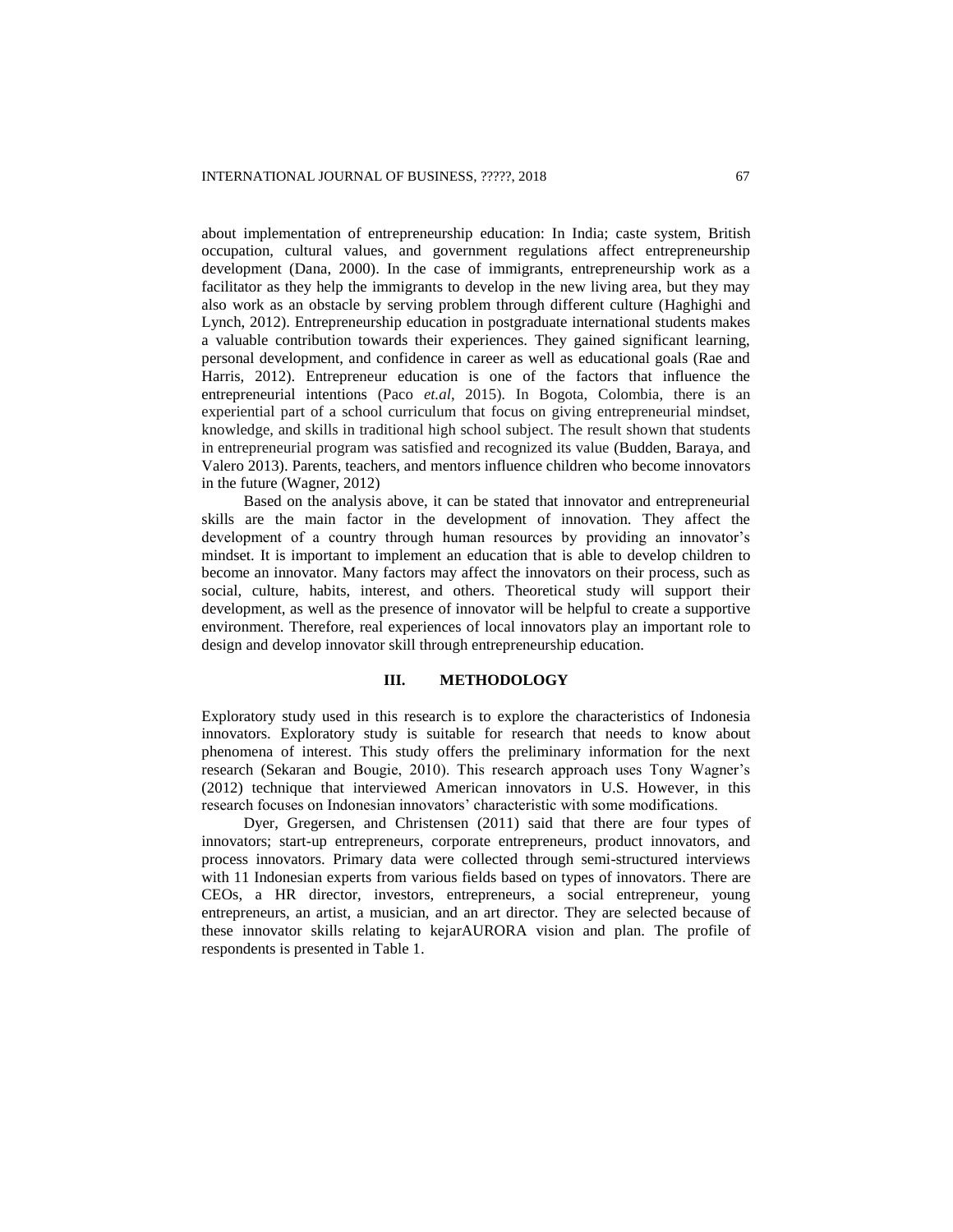|     |                           | <b>Profile</b> |      |                      |                   |                                  |
|-----|---------------------------|----------------|------|----------------------|-------------------|----------------------------------|
| No  | <b>Experts Age Gender</b> |                |      | <b>Expertise</b>     | <b>Profession</b> | <b>Type of Innovator</b>         |
| 1.  | JB                        | 63             | Male | Business,            | HR Director of    | Corporate entrepreneur           |
|     |                           |                |      | Human                | <b>FMCG</b>       | and Process innovator            |
|     |                           |                |      | Resources,           | Company in        |                                  |
|     |                           |                |      | Leadership           | Indonesia         |                                  |
| 2.  | SU                        | 47             | Male | Entrepreneurship,    | Entrepreneur,     | Start-up entrepreneur,           |
|     |                           |                |      | Finance, Leadership  | Investor          | Corporate entrepreneur,          |
|     |                           |                |      |                      |                   | and Process innovator            |
| 3.  | <b>IH</b>                 | 53             | Male | Entrepreneurship,    | Tech              | Start-up entrepreneur            |
|     |                           |                |      | Technology           | Entrepreneur      | and Product innovators           |
| 4.  | <b>BS</b>                 | 60             | Male | Social               | Social            | <b>Product and Process</b>       |
|     |                           |                |      | entrepreneurship,    | Entrepreneur,     | innovator                        |
|     |                           |                |      | Empowerments         | Pilot             |                                  |
| 5.  | YS                        | 43             | Male | Creative Thinking,   | Creative          | Start-up entrepreneur,           |
|     |                           |                |      | Innovation           | Consultant        | <b>Product and Process</b>       |
|     |                           |                |      |                      |                   | innovator                        |
| 6.  | JS                        | 56             | Male | Art, Design,         | Art Director,     | Product innovator                |
|     |                           |                |      | Architecture         | Artist            |                                  |
| 7.  | <b>ST</b>                 | 37             | Fema | International Art,   | International     | Product innovator                |
|     |                           |                | le   | Design               | Artist            |                                  |
| 8.  | <b>FPW</b>                | 26             | Fema | Technology, IT,      | CEO of Tech       | Start-up entrepreneur            |
|     |                           |                | le   | Startup              | Startup / Young   | and Product innovator            |
|     |                           |                |      |                      | Entrepreneur      |                                  |
| 9.  | RA                        | 30             | Male | Creativity, Music    |                   | Musician, Band Product innovator |
|     |                           |                |      | Innovation           |                   |                                  |
| 10. | <b>HS</b>                 | 47             | Male | Leadership,          | CEO of            | Corporate entrepreneur           |
|     |                           |                |      | Technology,          | multinational     |                                  |
|     |                           |                |      | Business, Innovation | company in        |                                  |
|     |                           |                |      |                      | Indonesia         |                                  |
| 11. | <b>MW</b>                 | 47             | Male | Leadership,          | CEO of FMCG       | Corporate entrepreneur           |
|     |                           |                |      | <b>Business</b>      | company in        |                                  |
|     |                           |                |      |                      | Indonesia         |                                  |

**Table 1** Profile of respondents

# **IV. RESULTS AND DISCUSSION**

The following are results from interview with experts that contain; key success factors (values) that matter most to the experts in their life and become trigger to create something meaningful, the importance of imagination, curiosity, and suggestions for children education in Indonesia. The reason is kejarAURORA needs to focus on developing imagination and soft skills, consequently the main points are about imagination with curiosity support, soft skills which can be learned from key success factors, and preparing the atmosphere of children education in the future.

#### **A. Key Success Factor**

All the experts have values or key success factor that influence in their successful life.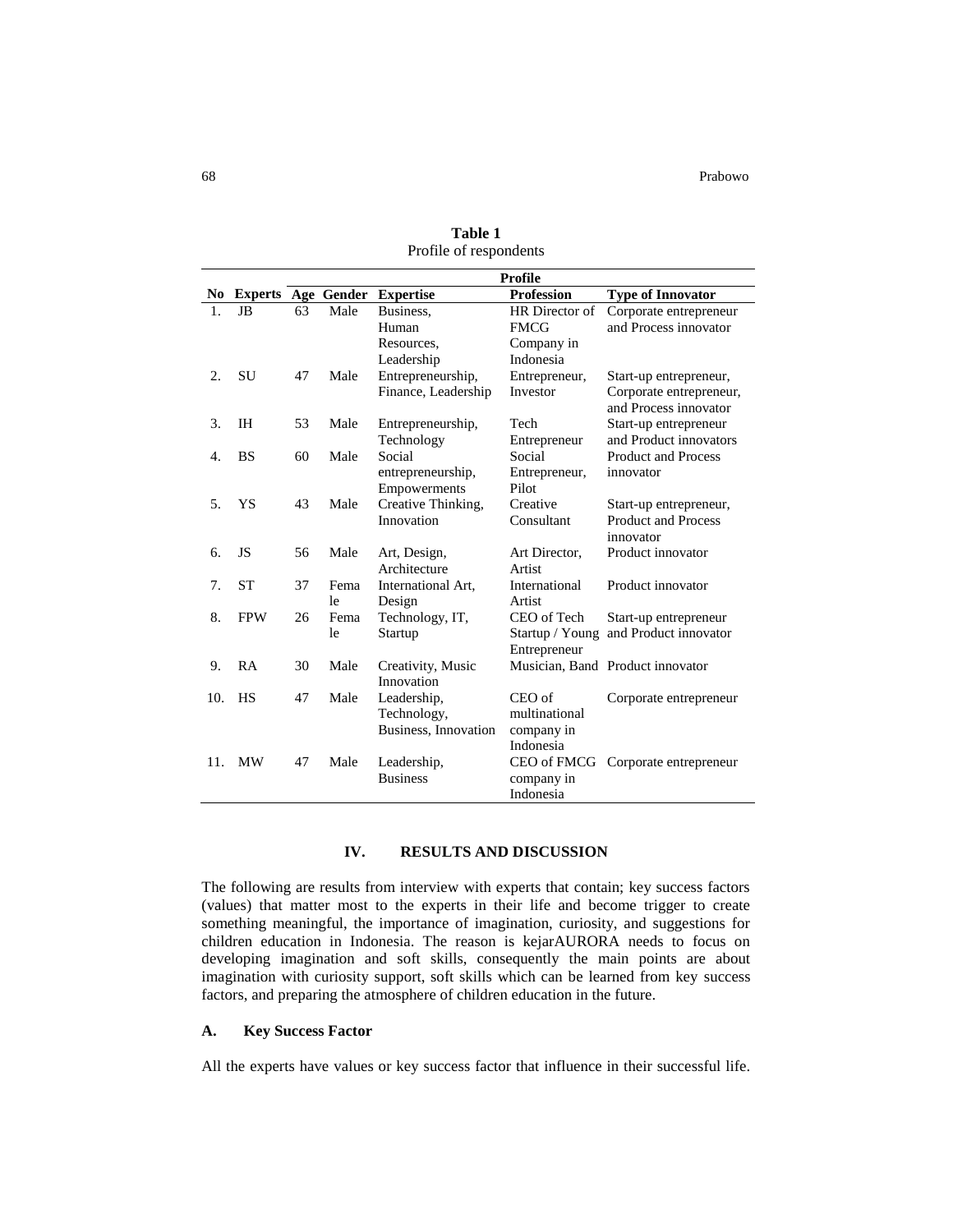They believe that there are some values from early ages that are still kept and other values that experts get from experiences. Basically, key success factors come from their parents and childhood circumstances. The experts stick on values that give them selfdevelopment. In the journey, new values can replace the old, but most of experts still hold basic values that they believe in. Key success factors shape them to be innovators who have strong character. The most important thing that these key success factors are from local people who become Indonesian innovators from early ages until now. In addition, entrepreneurial journey as a matter of a fact also gives influence to innovators.

#### **Table 2**

# Key success factors

- o Work hard, work smart, work totally, work heartfelty
- o Read a lot of books
- o Trustworthiness
- o Discipline
- o Never give up
- o Integrity
- o Develop curiosity
- o Self-confident
- o Be brave to build dreams
- o The importance to develop imagination
- o Make impacts
- o Compassionate and gratitude
- o Passion
- o Learn to play, and play to learn for creativity and unleash self-potential
- o Parents, teachers, mentors, and circumstances roles

#### **B. Imagination**

All the experts believe that imagination is important. Imagination can lead us to shape the future and make better conditions and many ideas. It can be a different factor of every person to others. Innovation led by imagination of some people who believe can solve problems and give benefit to the world. Solutions of problem need to have imagination, creative thinking and courage. Imagination can give power to innovators to change the world.

## **C. Curiosity**

Innovators have to have curiosity and develop it in every step of journey that they have. Curiosity is an action to not ever stop learning and to find new knowledge. Experts believe that they have to fulfill their curiosity. Which makes them to search all knowledge. Curiosity brings people to place something as at new and insightful thing. There are many ways to practice and develop curiosity: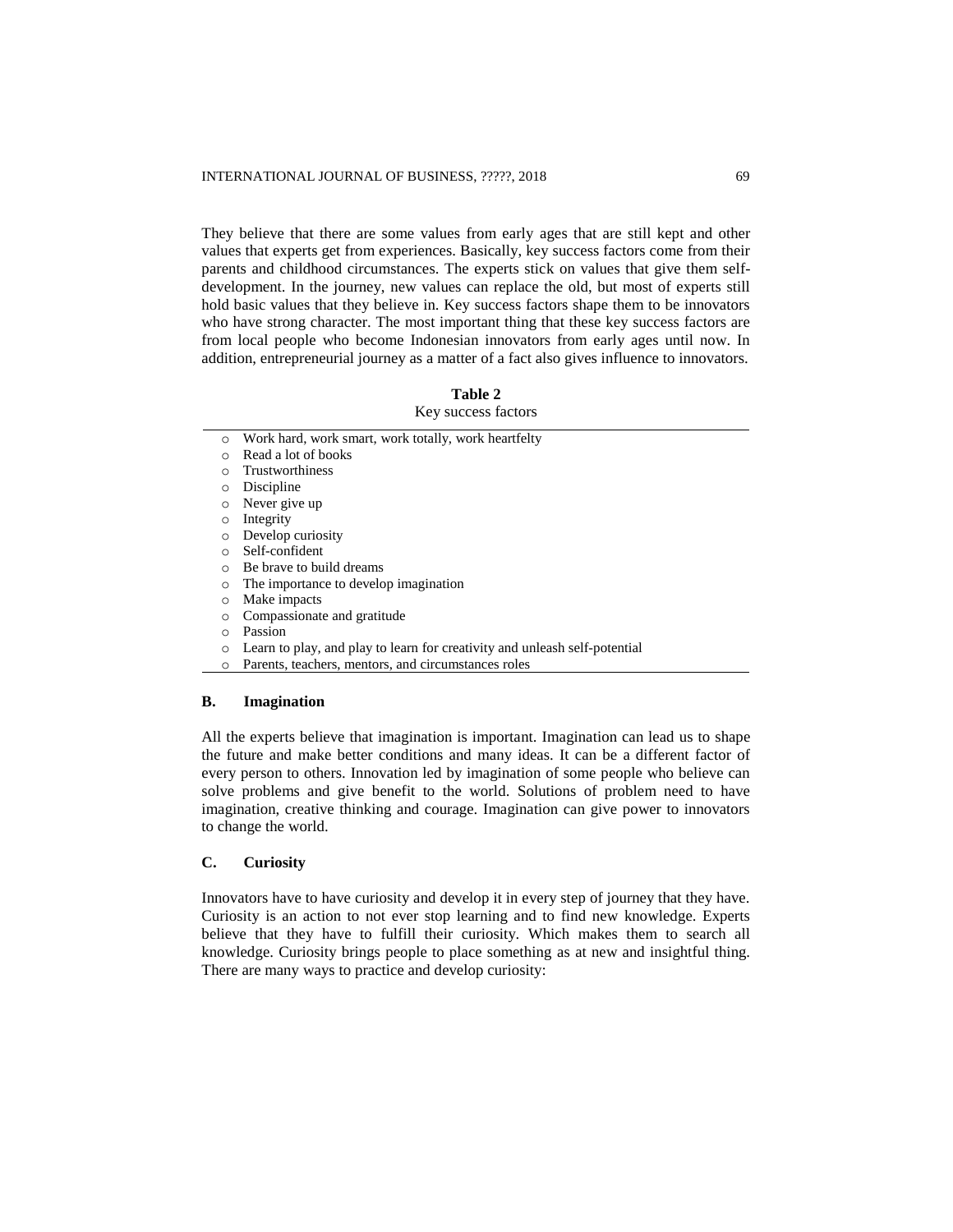70 Prabowo

## **Table 3** Developing curiosity

- Keep asking with three questions; Why? Why not? And What if?
- Read more books and watch movies that relate to topics
- Collaborate with other people with different backgrounds (networking)
- Try to solve problems
- Love learning and sharing
- Empathize and always have willing to help
- Live in diversity
- Get feedback

#### **D. Education**

Experts gave suggestions to children education to prepare to be innovators for the future in Indonesia. They believe children should have good circumstances that support their learning process. There are suggestions for education in Indonesia, which children should have skills or supports as follows:

| Table 4     |
|-------------|
| Suggestions |

|          | <b>Important Skills</b>    |         | <b>Important Supports</b>                          |
|----------|----------------------------|---------|----------------------------------------------------|
| $\circ$  | Brave to try and fail      | $\circ$ | International education system but still strong on |
| O        | Know self potential        |         | local culture                                      |
| O        | Know passion and strength  | $\circ$ | Balance in knowledge and character development     |
| O        | Think critically           | $\circ$ | Support children with various backgrounds          |
| ◠        | Never stop learning        | $\circ$ | Support children to give opinion                   |
| O        | Open minded                |         |                                                    |
| $\circ$  | Curiosity                  |         |                                                    |
|          | Optimistic                 |         |                                                    |
| O        | Create opportunities       |         |                                                    |
| $\Omega$ | Self confidence            |         |                                                    |
| O        | Run imagination as well as |         |                                                    |
|          | possible                   |         |                                                    |
| $\circ$  | Easy to explore curiosity  |         |                                                    |
| ∩        | How to learn               |         |                                                    |
|          | Love to learn              |         |                                                    |
| $\circ$  | Nationalism                |         |                                                    |
| O        | Knowledge sharing          |         |                                                    |
| $\circ$  | Reading time or task       |         |                                                    |
| $\circ$  | Refresh activities         |         |                                                    |

## **V. CONCLUSION**

Indonesian innovators have unique characteristics because of local cultures. In Indonesia, culture can influence how people can succeed in their life. There are many approaches to become innovators, however, key success factors are the same among innovators. Developing imagination and curiosity is important for innovators to have more steps in their journey. Children education in Indonesia needs to support children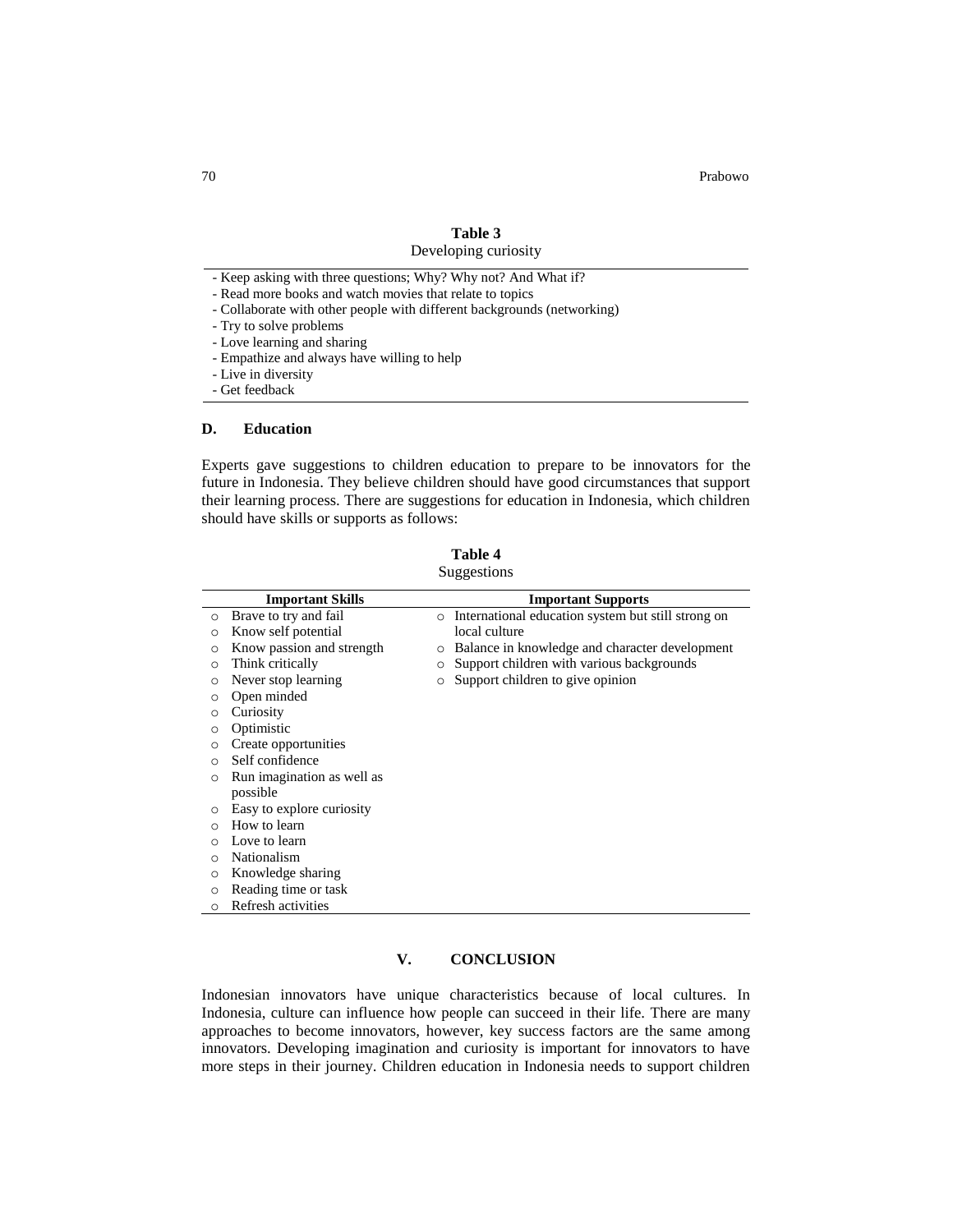to explore themselves more than before. Education system should support children to unleash their imagination and curiosity.

Entrepreneurship education needs foundation to develop innovator skills. These results of the study can be a preliminary study and a guideline for kejarAURORA curriculum, knowledge about innovators that can be used by Indonesian people to design and develop innovator skills, and for the future research.

#### **REFERENCES**

#### ASEAN, 2015, *ASEAN 2025 Forging Ahead Together*.

- Azim, M.T., 2013, "Entrepreneurial Behaviour in the Context of Bangladesh: Lessons from A Few First Generation Entrepreneurs." *Asia Pacific Journal of Management and Entrepreneurship Research,* 2(2), 14-30.
- Badan Pusat Statistik, 2010, "Data Pendidikan di Indonesia." Available[: http://sp2010.bps.go.id/](http://sp2010.bps.go.id/)

Badan Pusat Statistik, 2010, "Kewarganegaraan, Suku Bangsa, Agama, dan Bahasa Sehari-hari Penduduk Indonesia." Available: <http://www.bps.go.id/index.php/publikasi/719>

Badan Pusat Statistik, 2010, "Piramida Penduduk Indonesia." Available: https://sp2010.bps.go.id/ Bessant, J., and J. Tidd, 2011, *Innovation and Entrepreneurship*, John Wiley & Sons Ltd.

- Budden, M.C, A.R. Baraya, C.B. Budden, and J. Valero, 2013, "Assessing Leadership and Entrepreneurial Capabilities in a Latin American Youth Program." *International Journal of Management & Information Systems,* 17(4), 201-204.
- Chell, E., 2013, "Review of Skill and the Entrepreneurial Process." *International Journal of Entrepreneurial Behaviour & Research*, 19(1), 6-31.
- Chou, C.M., 2005, "Entrepreneurship Education Promoting Commercial Education Students' Employments*.*" *MinDao Journal*, 1(1), 15-30
- Coric, G., I. Katavic, and D. Kopecki, 2011, "Sustainable Growth of SMEs in Croatia through Development of Entrepreneurial Skills." *Challenges of Europe: International Conference Proceedings*, 207-242.
- Dana, L.P., 2000, "Creating Entrepreneurs in India." *Journal of Small Business Management*, 38(1), 86-91.
- Das, D., 2012, "A Social Entrepreneurship Model and Policy Framework for Social Inclusion in India*.*" *Working paper*. Department of Business Administration, Bengal School of Technology and Management.
- Drucker, P., 1985, *Innovation and Entrepreneurship*. Harper and Row.
- Dutta, D. K., J. Li, and M. Merenda, 2011, "Fostering Entrepreneurship: Impact of Specialization and Diversity in Education." *International Entrepreneurship Management Journal*, 7, 163- 179.
- Dyer, J.H, H.B. Gregersen, and C.M. Christensen, 2011, "The Innovator's DNA: Mastering the Five Skills of Disruptive Innovators." *Harvard Business Press*. Boston.
- Eze, J.f., and A.C. Nwali, 2012, "Capacity Building for Entrepreneurship Education: The Challenge for Developing Nations." *American Journal of Business Education,* 5(4), 401- 408.
- Gidley, J.M., G. P. Hampson, L. Wheeler, and E. Bereded-Samuel, 2010, "Social Inclusion: Context, Theory and Practice." *The Australian Journal of University-Community Engagement*, 5(1) , 6-36.
- Global Innovation Index, 2015, Available: [https://www.globalinnovationindex.org/c](https://www.globalinnovationindex.org/)ontent /page /data-analysis/
- Haghighi, A.M., and P. Lynch, 2012, "Entrepreneurship and the Social Integration of New Minorities: Iranian Hospitality Entrepreneurs in Scotland." *Tourism Review,* 67(1), 4-10.
- Hunter, M., 2012, "On Some of the Misconceptions about Entrepreneurship." *Economics, Management, and Financial Markets,* 7(2), 55-104.